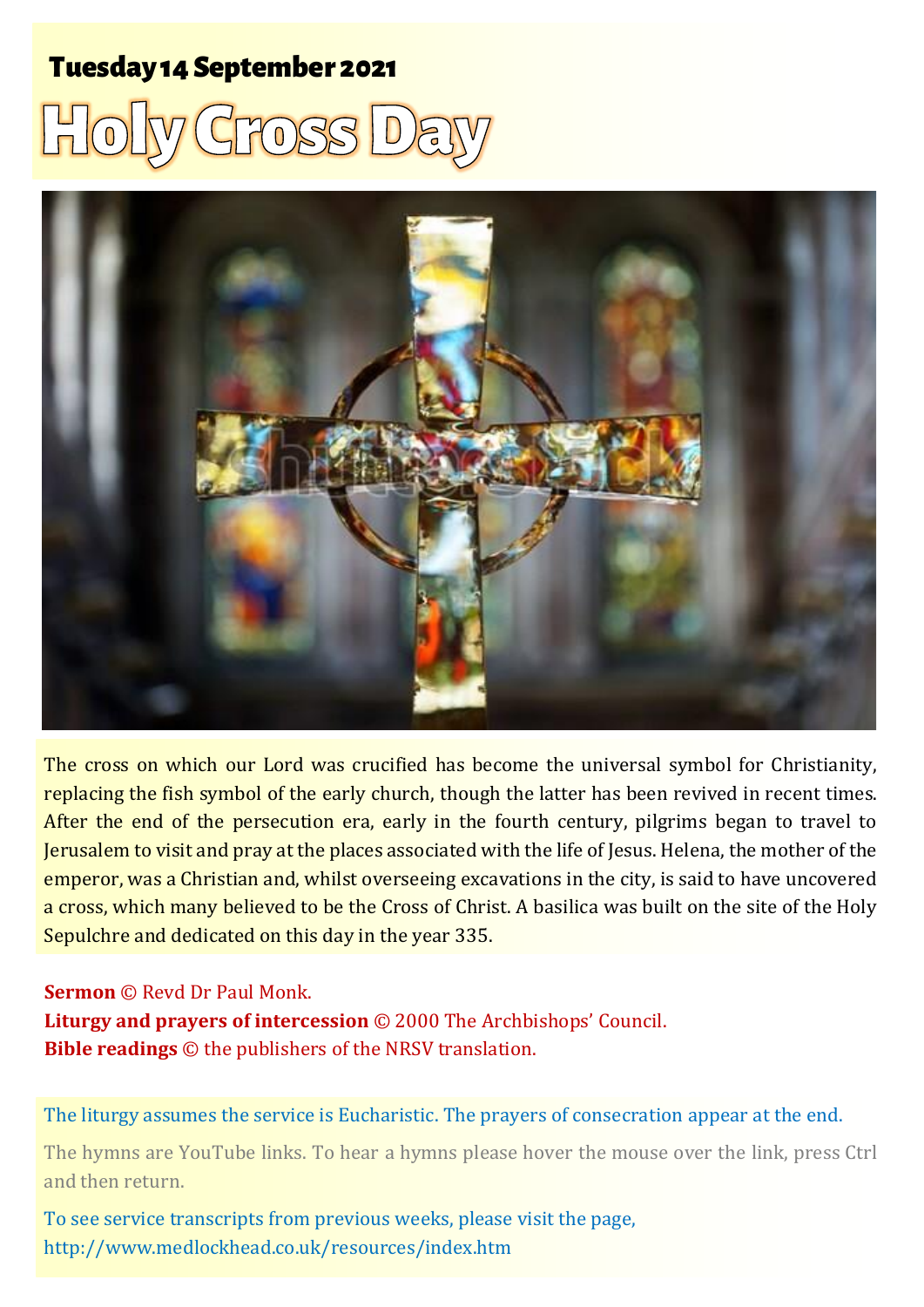## **Introduction and welcome**

HYMN 1 **[Lift high the Cross](https://www.youtube.com/watch?v=ephp3TVkPVY)** (please click on this link to hear the hymn)

# **The Welcome**

In the name of the Father, and of the Son, and of the Holy Spirit

All **Amen.**

The Lord be with you

All **And also with you.**

# **The Preparation**

All **Almighty God,**

**to whom all hearts are open, all desires known, and from whom no secrets are hidden: cleanse the thoughts of our hearts by the inspiration of your Holy Spirit, that we may perfectly love you, and worthily magnify your holy name; through Christ our Lord. Amen.**

Our Lord Jesus Christ said:

The first commandment is this: 'Hear, O Israel, the Lord our God is the only Lord. You shall love the Lord your God with all your heart, with all your soul, with all your mind, and with all your strength.'

And the second is this: 'Love your neighbour as yourself.' There is no other commandment greater than these. On these two commandments hang all the law and the prophets.

#### All **Amen. Lord, have mercy.**

Christ himself carried up our sins in his body to the tree, so that, free from sins, we might live for righteousness; by his wounds we have been healed. Let us confess our sins.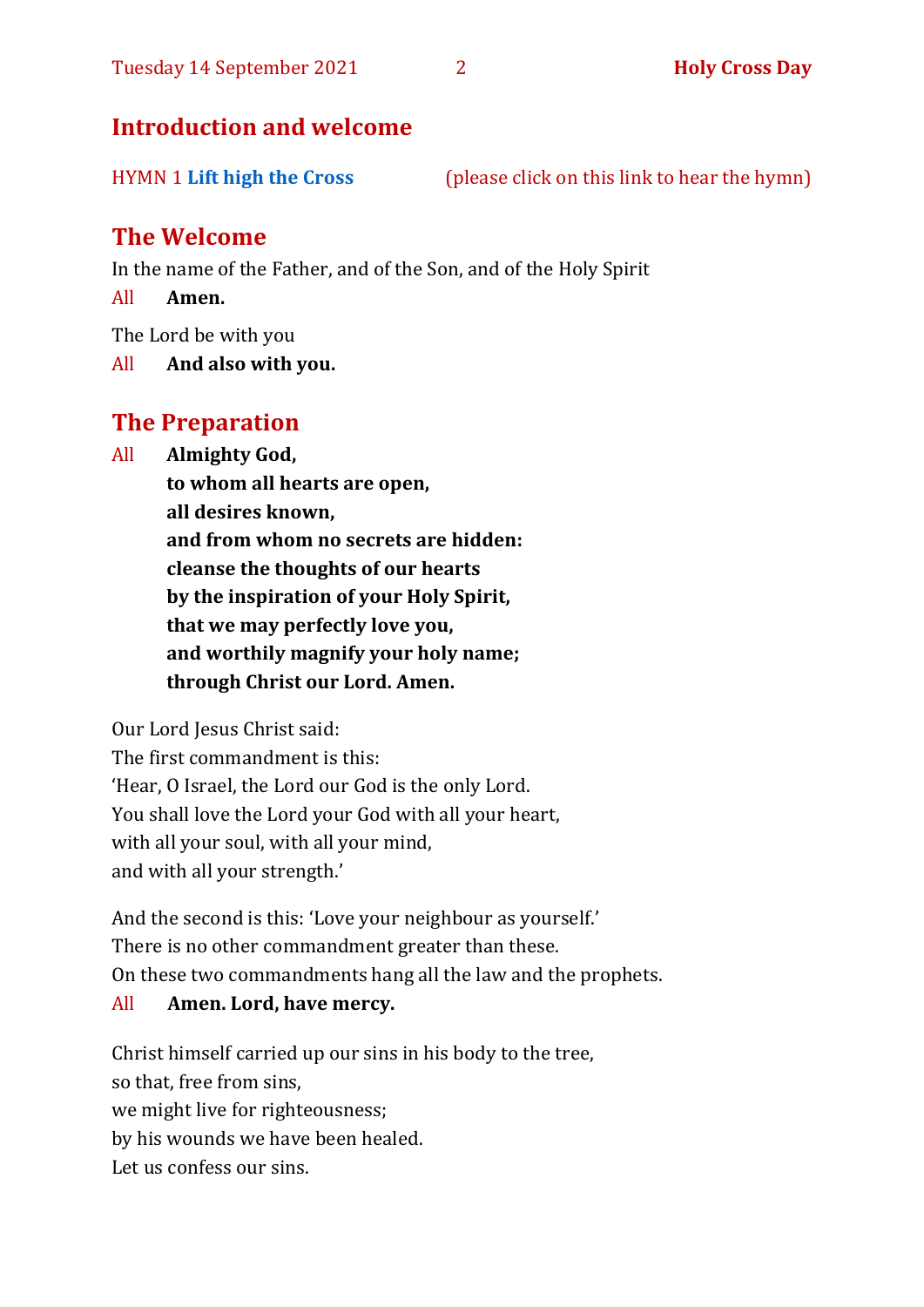All **Almighty God, our heavenly Father, we have sinned against you and against our neighbour in thought and word and deed, through negligence, through weakness, through our own deliberate fault. We are truly sorry and repent of all our sins. For the sake of your Son Jesus Christ, who died for us, forgive us all that is past and grant that we may serve you in newness of life to the glory of your name. Amen.**

Almighty God,

who forgives all who truly repent, have mercy upon you, pardon and deliver you from all your sins, confirm and strengthen you in all goodness, and keep you in life eternal; through Jesus Christ our Lord. All **Amen.**

# **The Gloria**

This Gloria is sung to the tune of 'Cwm Rhondda'. Click **[here](https://www.youtube.com/watch?v=l71MLQ22dIk)** for the tune.

All **Glory be to God in Heaven, Songs of joy and peace we bring, Thankful hearts and voices raising, To creation's Lord we sing. Lord we thank you, Lord we praise you, Glory be to God our King: Glory be to God our King. Lamb of God, who on our shoulders, Bore the load of this world's sin; Only Son of God the Father, You have brought us peace within. Lord, have mercy, Christ have mercy,**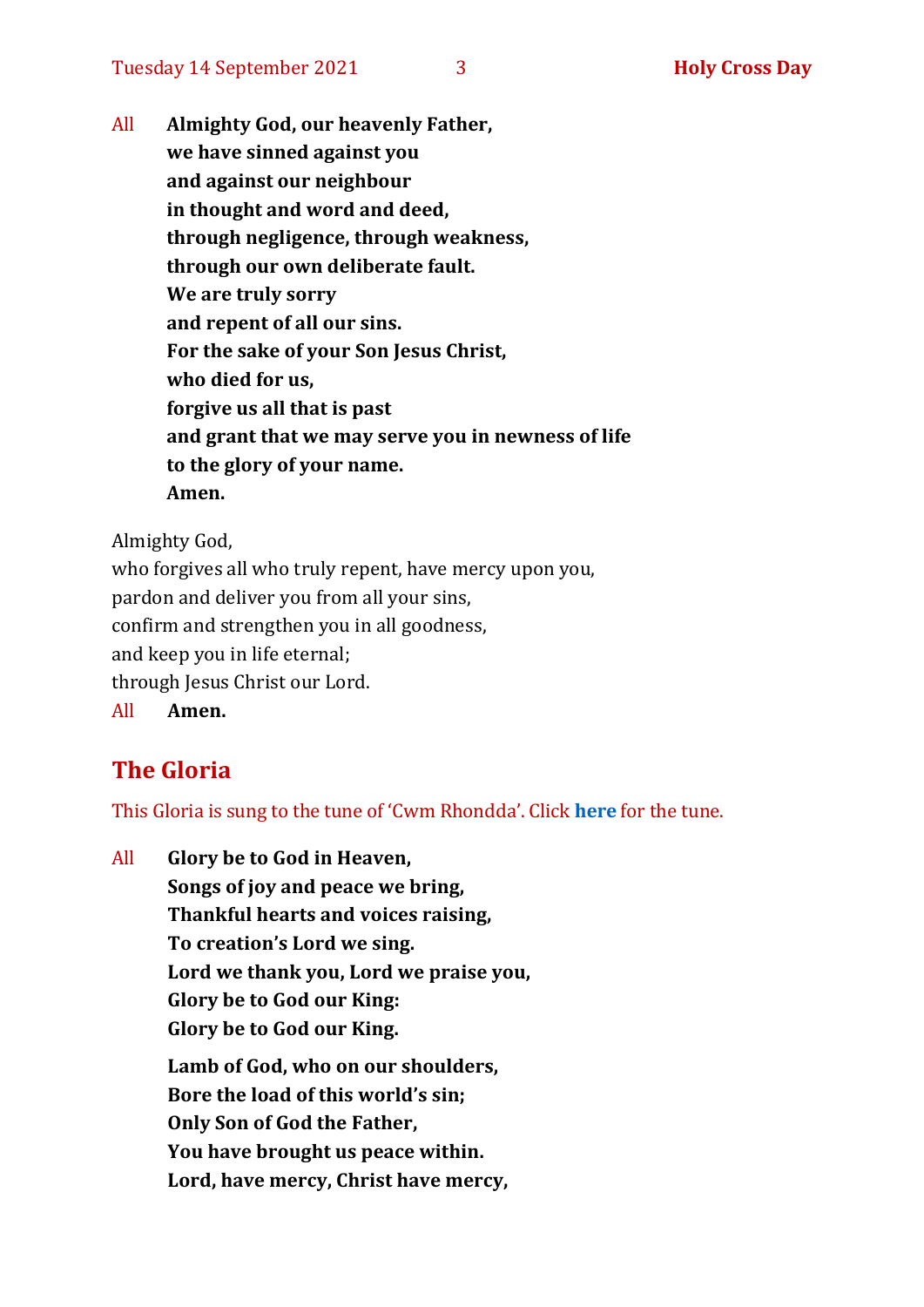**Now your glorious reign begin: Now your glorious reign begin.**

**You O Son of God are Holy, You we praise with one accord. None in heav'n or earth is like you, Only you are Christ the Lord. With the Father and the Spirit, Ever worshipped and adored: Ever worshipped and adored.**

### **The Collect for Holy Cross Day**

Almighty God,

who in the passion of your blessed Son made an instrument of painful death to be for us the means of life and peace: grant us so to glory in the cross of Christ that we may gladly suffer for his sake; who is alive and reigns with you, in the unity of the Holy Spirit, one God, now and for ever.

All **Amen.**

#### **First reading**

A reading from the Third book of Moses called Numbers

From Mount Hor they set out by the way to the Red Sea, to go around the land of Edom; but the people became impatient on the way. The people spoke against God and against Moses, 'Why have you brought us up out of Egypt to die in the wilderness? For there is no food and no water, and we detest this miserable food.' Then the Lord sent poisonous serpents among the people, and they bit the people, so that many Israelites died. The people came to Moses and said, 'We have sinned by speaking against the Lord and against you; pray to the Lord to take away the serpents from us.' So Moses prayed for the people. And the Lord said to Moses, 'Make a poisonous serpent, and set it on a pole; and everyone who is bitten shall look at it and live.' So Moses made a serpent of bronze, and put it upon a pole; and whenever a serpent bit someone, that person would look at the serpent of bronze and live. *Numbers 21:4–9*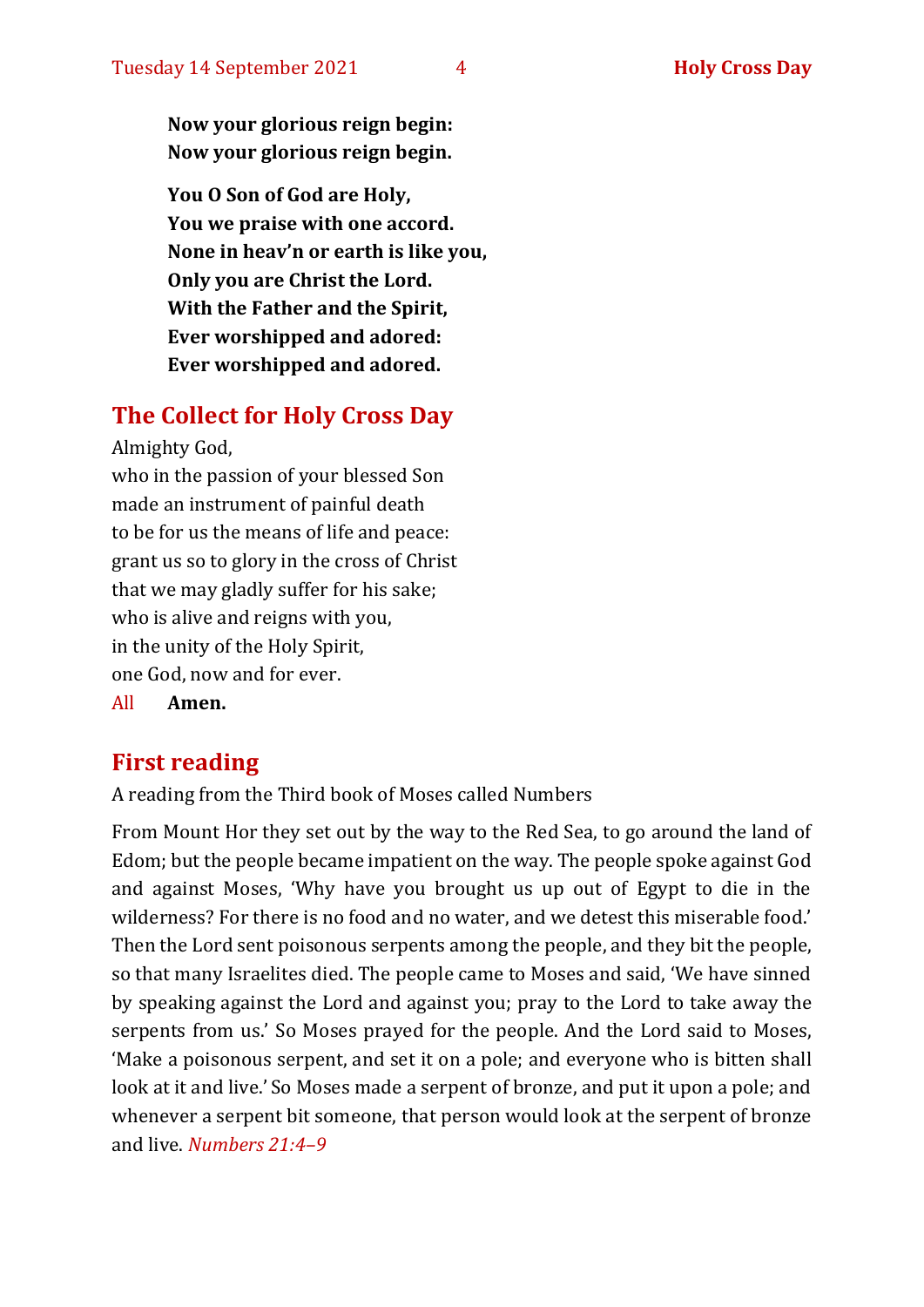This is the Word of the Lord

#### All **Thanks be to God.**

#### **First reading**

You who fear the Lord, praise him! All you offspring of Jacob, glorify him; stand in awe of him, all you offspring of Israel! For he did not despise or abhor the affliction of the afflicted; he did not hide his face from me, but heard when I cried to him. From you comes my praise in the great congregation; my vows I will pay before those who fear him. The poor shall eat and be satisfied; those who seek him shall praise the Lord. May your hearts live for ever! All the ends of the earth shall remember and turn to the Lord; and all the families of the nations shall worship before him. For dominion belongs to the Lord, and he rules over the nations. *Psalm 22:23–28*

## **Second reading**

A reading from St Paul's Letter to the Philippians Jesus, though he was in the form of God, did not regard equality with God as something to be exploited, but emptied himself, taking the form of a slave, being born in human likeness. And being found in human form, he humbled himself and became obedient to the point of death even death on a cross.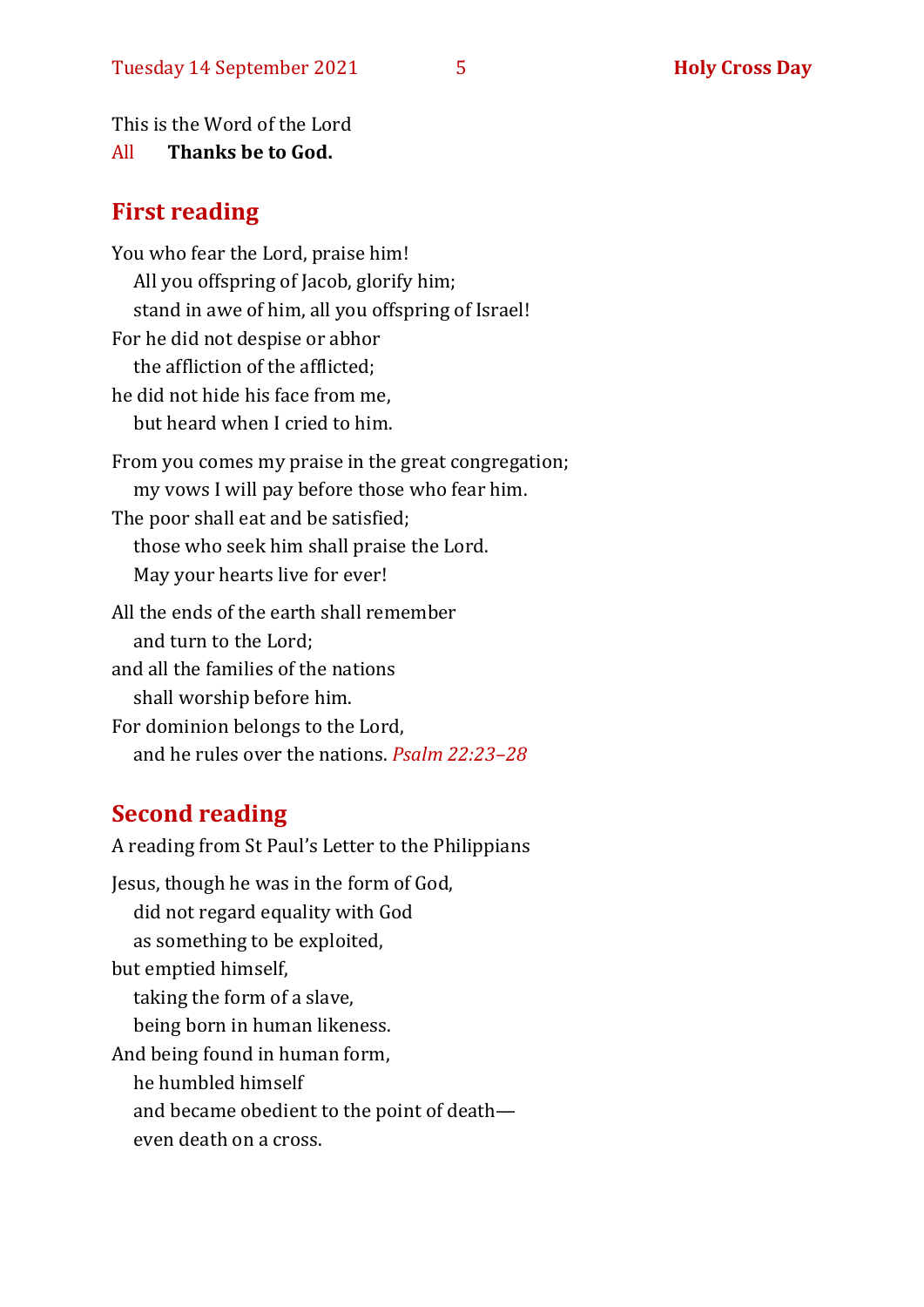Therefore God also highly exalted him and gave him the name that is above every name, so that at the name of Jesus every knee should bend, in heaven and on earth and under the earth, and every tongue should confess that Jesus Christ is Lord, to the glory of God the Father. *Philippians 2:6–11* This is the Word of the Lord

All **Thanks be to God.**

#### HYMN 2 **[Majesty, worship His majesty](https://www.youtube.com/watch?v=BcbCAq_A7to)** (click on this link to hear the hymn)

#### **Gospel reading**

Hear the Gospel of our Lord Jesus Christ according to John

#### All **Glory to you O Lord.**

No one has ascended into heaven except the one who descended from heaven, the Son of Man. And just as Moses lifted up the serpent in the wilderness, so must the Son of Man be lifted up, that whoever believes in him may have eternal life.

'For God so loved the world that he gave his only Son, so that everyone who believes in him may not perish but may have eternal life.

'Indeed, God did not send the Son into the world to condemn the world, but in order that the world might be saved through him. *John 3:13–17*

This is the Gospel of the Lord

#### All **Praise to you O Christ.**

#### **Sermon**

When I was young, one of the highlights of the spring was staying with my grandfather. There, each Good Friday, two teams of students from nearby Wye college had a tug of war—a tug of war with a difference, for the teams were positioned either side of the small local river. It was disastrous for the weaker team: its members not only lost the tug of war but also got very wet! The only way to stay safe was to ensure that both teams were equally matched. The rope was in tension and that tension was the same from both ends.

As soon as we examine the panorama of the Christian story, we see a tug of war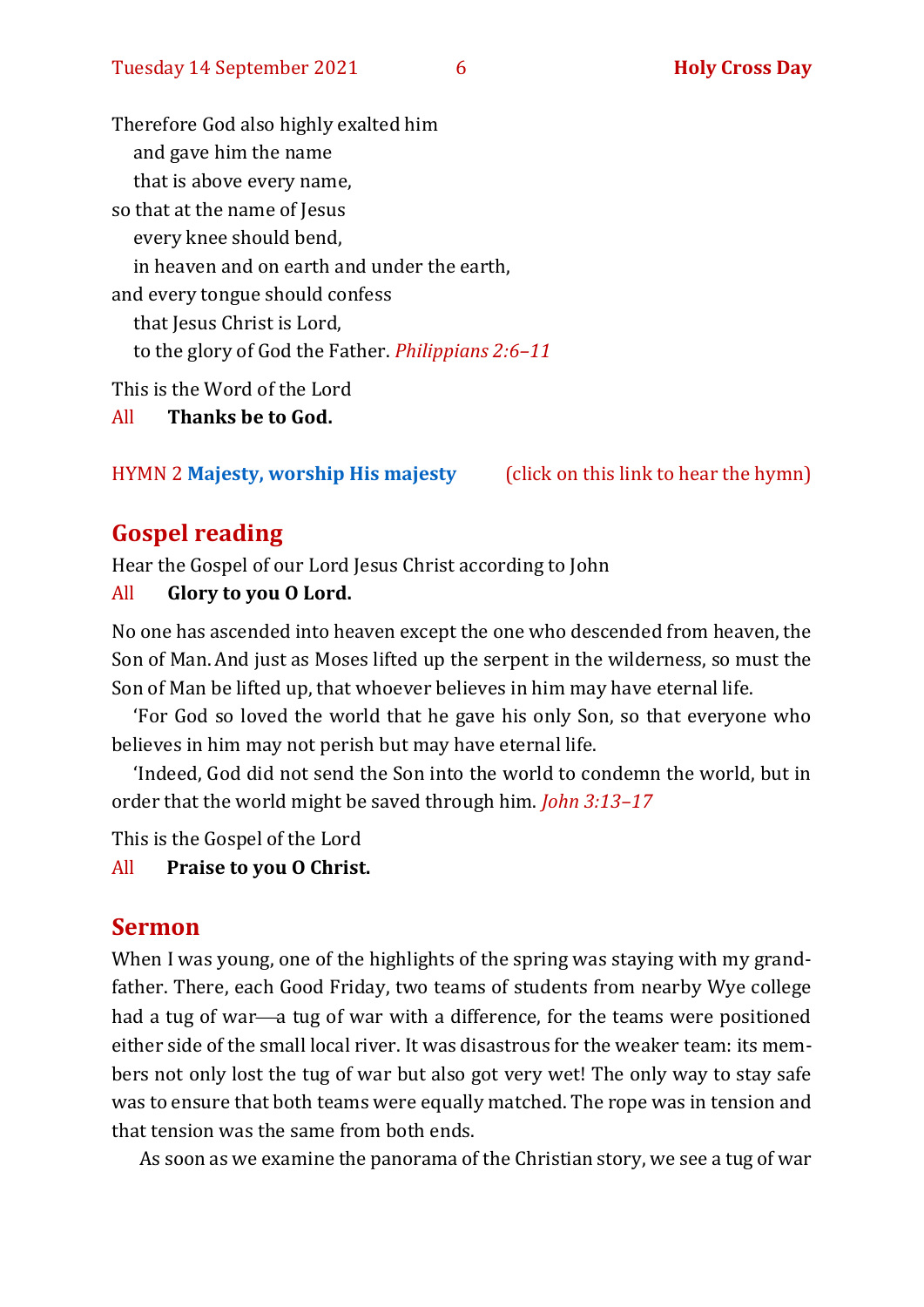at play. As with everything, we start with God. Our God is holy; indeed, He is so terrifyingly holy that He cannot mix with anything that is sinful, for it would be consumed, just as ice cannot co-exist with red-hot metal. This God is high and lifted up. He seems remote and untouchable. We say he is *transcendent*. But this same God is also active in our world. We see him at the very beginning of the creation story in Genesis 1 in the form of the Holy Spirit, hovering over the deep. He creates us, sustains us, enlivens us. In a word, he is *here*. To describe this different side of God's nature, we need a different term and say He is *immanent*. Between these two extremes of remote and present, transcendent and imminent, untouchably pure and willing to become as we are, we discern a tug-of-war: a tug-of-war played out in a vertical way. Like the tug of war near my grandfather's house, the two teams have to be evenly matched: if God is made out to be only remote then we cannot approach Him and He cannot approach us. Prayer simply cannot happen. But if God is not irresistibly holy, then he is diminished, and becomes too 'pally'—the God who is 'my best friend.' No: any God worth following needs to be both transcendent and imminent, and at the same time. The two exist in tension, and that tension is creative.

But we are Christian people—followers of the man who was executed for his beliefs. Again, as soon as we look at this Jesus, we see a tension, a tug-of-war between two irreconcilable opposites. At once, he is Jesus the man. He was a Palestinian Jew, a peasant locked in space and time just as we are. But this Jesus is also God: he is God incarnate, literally, 'God 'en-fleshed.' This God is here, living in and among us. We discern another tug-of-war: this time played out on the earth and horizontal. And again, it's disastrous if one side loses: if we stress Jesus' humanity at the expense of his divinity, we feel free to pick and choose which of his commands we listen to. But if he is God and not man, then what's the point? Of *course* he could live a perfect life; of *course* he was able to *talk* to God because he was God! Jesus is both God *and* man.

We see two separate tugs of war at the heart of the Christian story. A vertical tension and a horizontal tension. And taken together, they describe a cross. It is on the cross that we see both Jesus the man and Jesus the God; we also see a transcendent God stooping to become imminent to the point of experiencing a pain so excruciating that he died.

When I was young, we used see the tug of war and cheer when one team won and the other got wet. The tug of war at the heart of the Christian Gospel is different. We simply cannot let one side win; it would be a *disaster* if one side won. God is both imminent and transcendent; Jesus is both man and God. Our task is to accept it and believe it.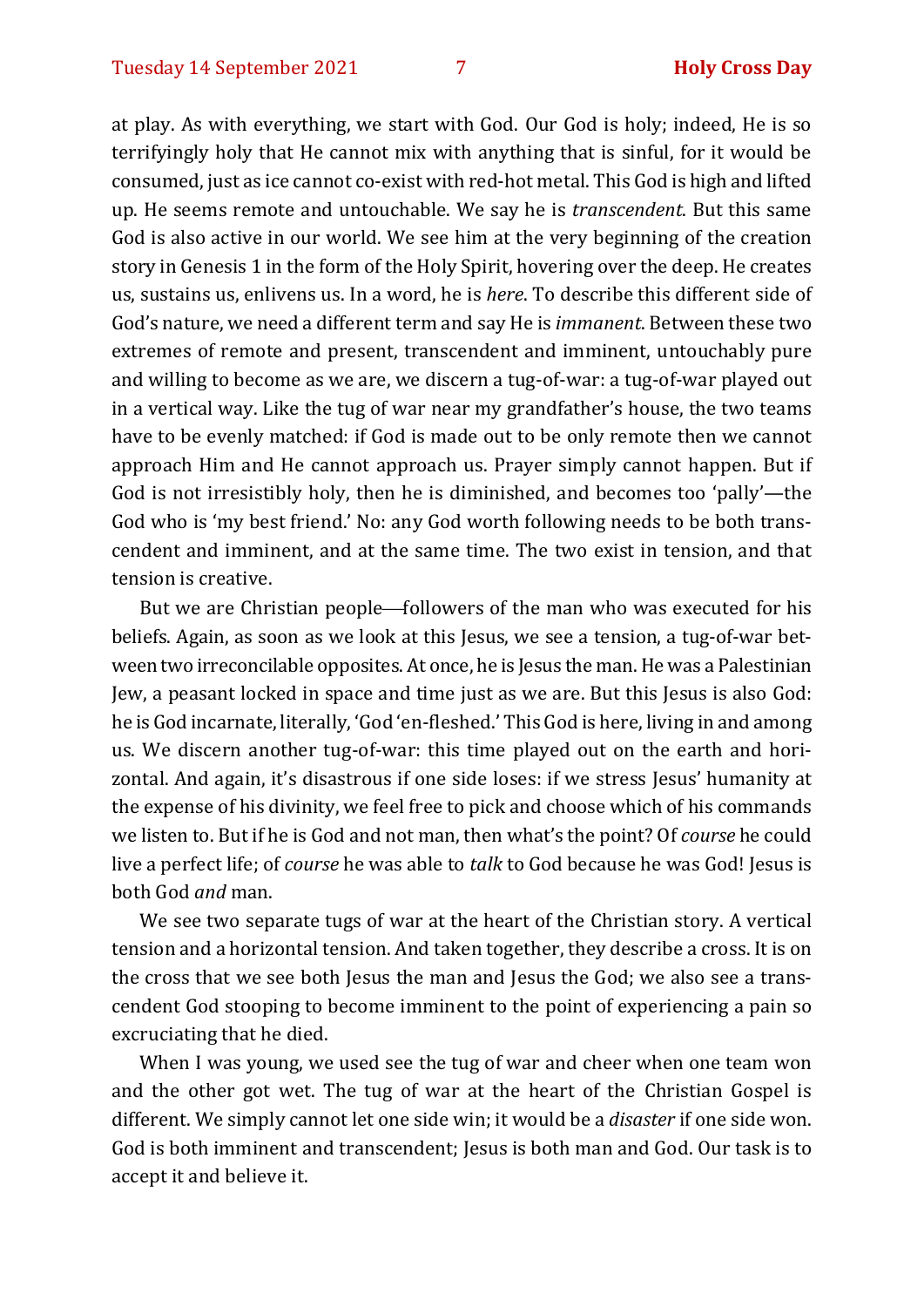This tension can be creative … if we allow it to be. But the only way to accommodate such a tension is to seek to live according to both sides of each tug-ofwar. We must allow the God in whom we believe to be both God above and God down here, transcendent and imminent; we must treat Jesus as both God and man. The only way to achieve *that* is with the aid of the Holy Spirit, who fuels our faith. Understanding the Cross therefore requires that we accommodate all three persons of the Trinity.

The meaning of the Cross is fathomless. We can mine it for a lifetime and still find new insights. But to even start to understand it, we need to discern these two tugs of war. They form a Cross, with Jesus as the fulcrum.

# **The Creed**

Do you believe and trust in God the Father, the source of all being and life, the one for whom we exist?

#### All **We believe and trust in him.**

Do you believe and trust in God the Son,

who took our human nature,

died for us and rose again?

#### All **We believe and trust in him.**

Do you believe and trust in God the Holy Spirit, who gives life to the people of God and makes Christ known in the world?

#### All **We believe and trust in him.**

This is the faith of the Church.

All **This is our faith.**

**We believe and trust in one God,**

**Father, Son and Holy Spirit. Amen.**

#### **Prayers of intercession**

Let us pray to the Father through his Son, who suffered on the cross for the world's redemption.

Fill with your Spirit Christ's broken body, the Church …

Give to Christian people everywhere a deep longing to take up the cross and to understand its mysterious glory.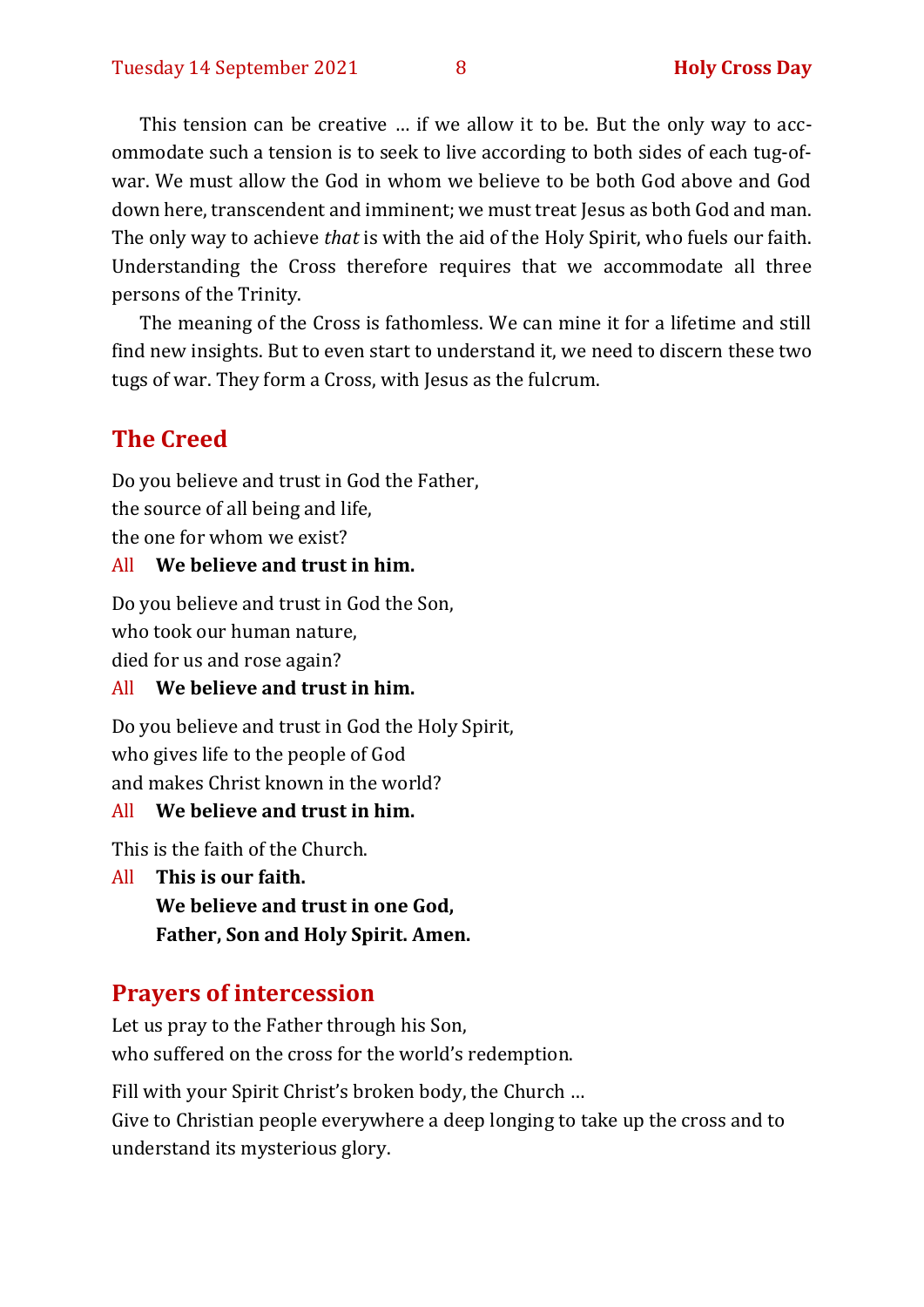By the Saviour's cross and passion,

#### All **Lord, save us and help us.**

Bless those who lead the Church's worship …

In the preaching of the word

and the celebration of the sacraments,

draw your people close to you.

By the Saviour's cross and passion,

#### All **Lord, save us and help us.**

Give your grace to those who preach your word to the nations …

Help us to witness to the faith we have received

by our words and in our deeds,

and daily conform us more and more to Christ,

that we may glory in his cross.

By the Saviour's cross and passion,

#### All **Lord, save us and help us.**

Look in your mercy upon the world you loved so much that you sent your Son to suffer and to die … Strengthen those who work to share the reconciliation won at such a cost upon the cross. By the Saviour's cross and passion,

#### All **Lord, save us and help us.**

Bring healing by the wounds of Christ to all who are weighed down by pain and injustice … Help the lonely and the betrayed, the suffering and the dying, to find strength in the companionship of Jesus, and in his passion to know their salvation. By the Saviour's cross and passion,

#### All **Lord, save us and help us.**

Welcome into paradise all who have left this world in your friendship … According to your promises,

bring them with all your saints

to share in the benefits of Christ's death and resurrection.

By the Saviour's cross and passion,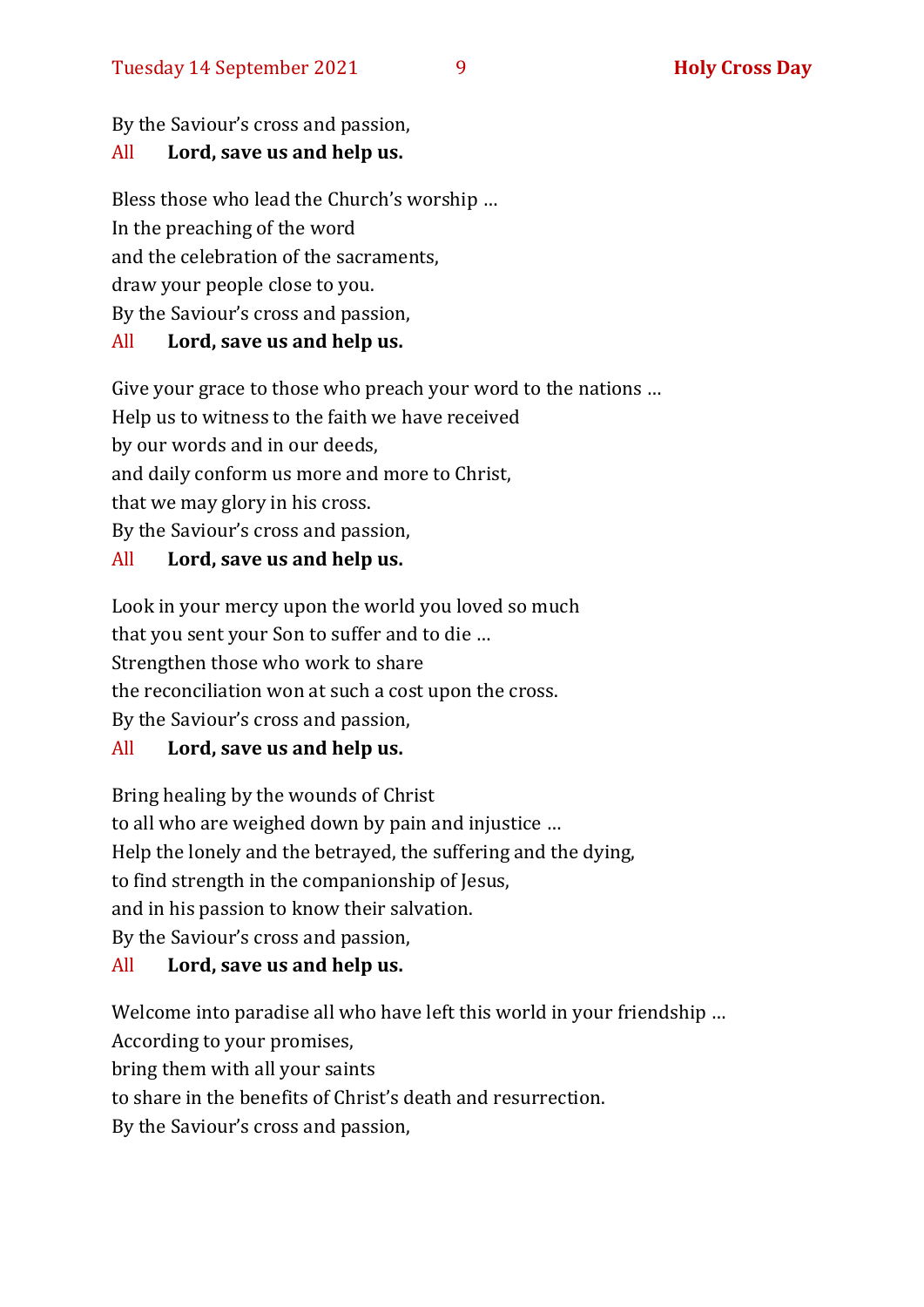All **Lord, save us and help us. Holy God, holy and strong, holy and immortal, have mercy on us.**

Merciful Father,

All **accept these prayers for the sake of your Son, our Saviour Jesus Christ. Amen.**

#### **The peace**

Once we were far off,

but now in union with Christ Jesus we have been brought near through the shedding of Christ's blood, for he is our peace.

The peace of the Lord be always with you,

#### All **And also with you.**

HYMN 3 **[Be still, my soul](https://www.youtube.com/watch?v=hqgC1tqifV8)** (please click on this link to hear the hymn)

The liturgy of the Communion Service appears below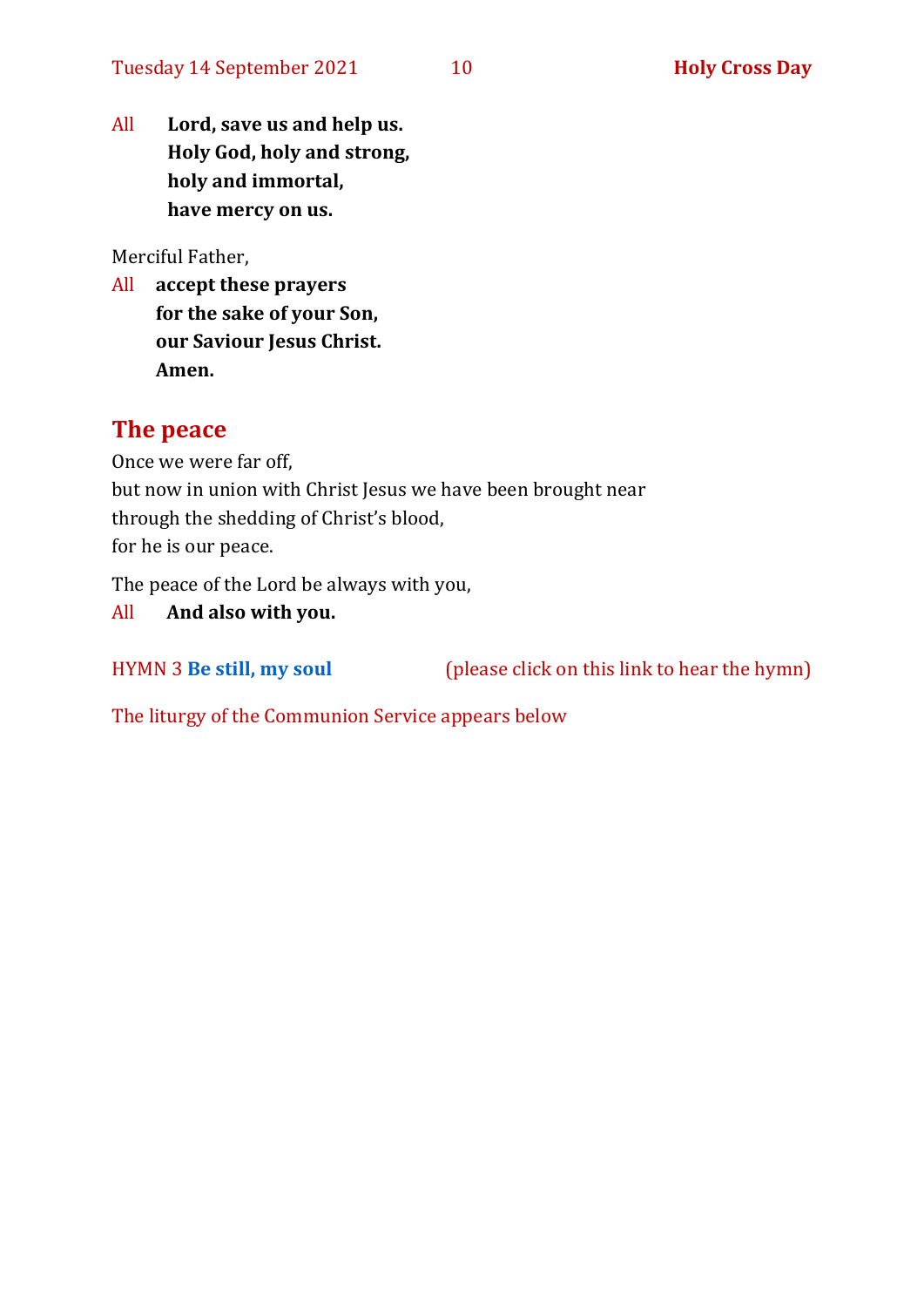# The Dismissal

Christ crucified draw you to himself, to find in him a sure ground for faith, a firm support for hope, and the assurance of sins forgiven; and the blessing of God the Almighty: Father, Son, and Holy Spirit, be with you now and remain with you always. All **Amen.**

HYMN 4 **[Crown him with many crowns](https://youtu.be/F8ti2-eoviU)** (please click on this link to hear the hymn)

Go in peace to love and serve the Lord.

All **In the name of Christ. Amen.**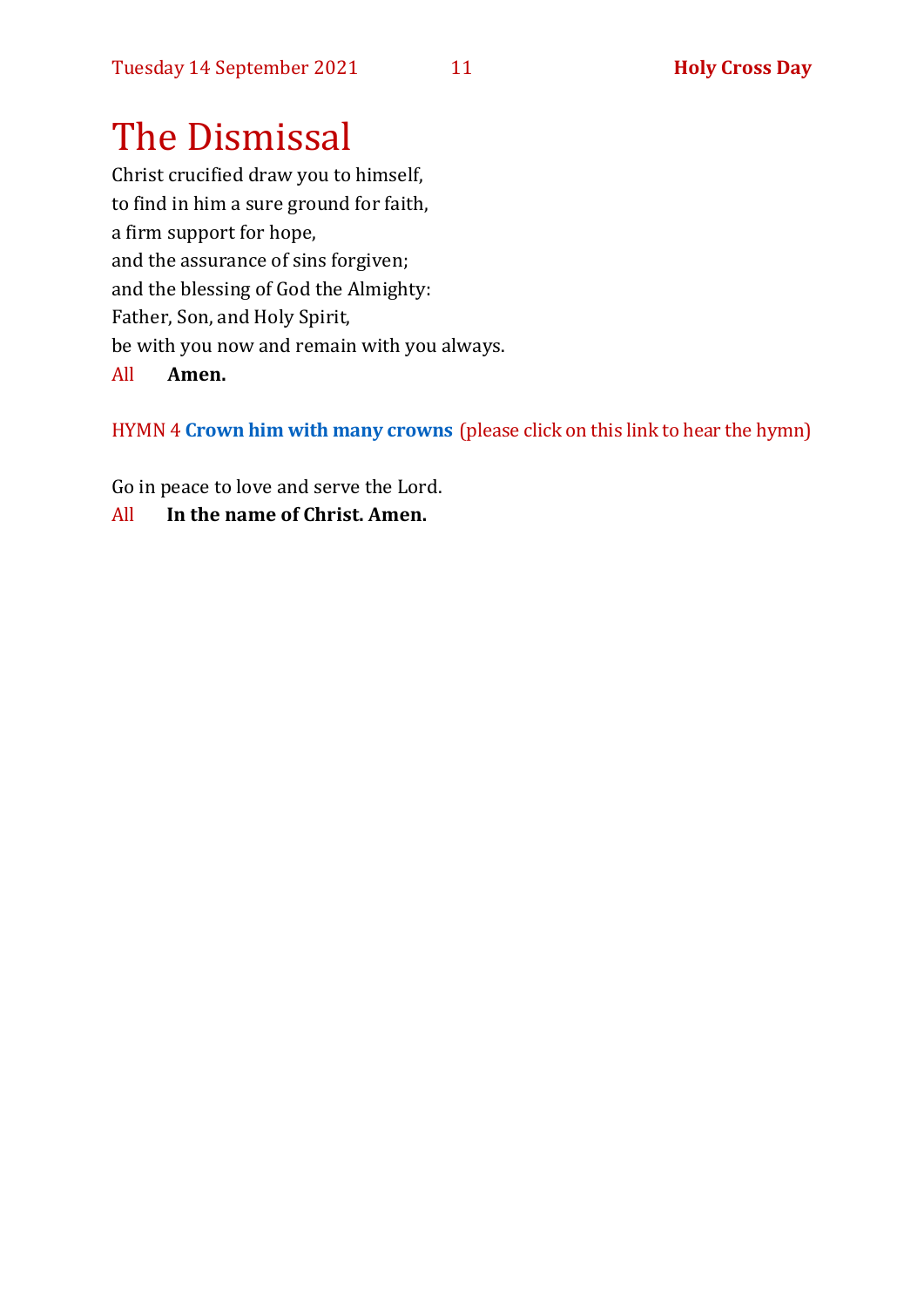# The Liturgy of the Sacrament

# Eucharistic Prayer (prayer E)

The Lord be with you

#### All **and also with you.**

Lift up your hearts.

### All **We lift them to the Lord.**

Let us give thanks to the Lord our God.

#### All **It is right to give thanks and praise.**

It is indeed right and good, our duty and our joy, always and everywhere to give you thanks, holy Father, almighty and eternal God, through Jesus Christ our Lord. Today we celebrate with songs of praise the cross, the victory-sign of Christ. Once through the fruit of the forbidden tree we fell, now through this tree our Saviour cancels all our sin. An instrument of shameful death has become for Christ a throne of glory. The power of the life-giving cross reveals the judgement that has come upon the world and the triumph of Christ crucified. And so, with choirs of angels and with all the heavenly host, we proclaim your glory and join their unending hymn of praise:

All **Holy, holy, holy Lord, God of power and might, heaven and earth are full of your glory. Hosanna in the highest. Blessed is he who comes in the name of the Lord. Hosanna in the highest.**

We praise and bless you, loving Father, through Jesus Christ, our Lord; and as we obey his command, send your Holy Spirit, that broken bread and wine outpoured may be for us the body and blood of your dear Son.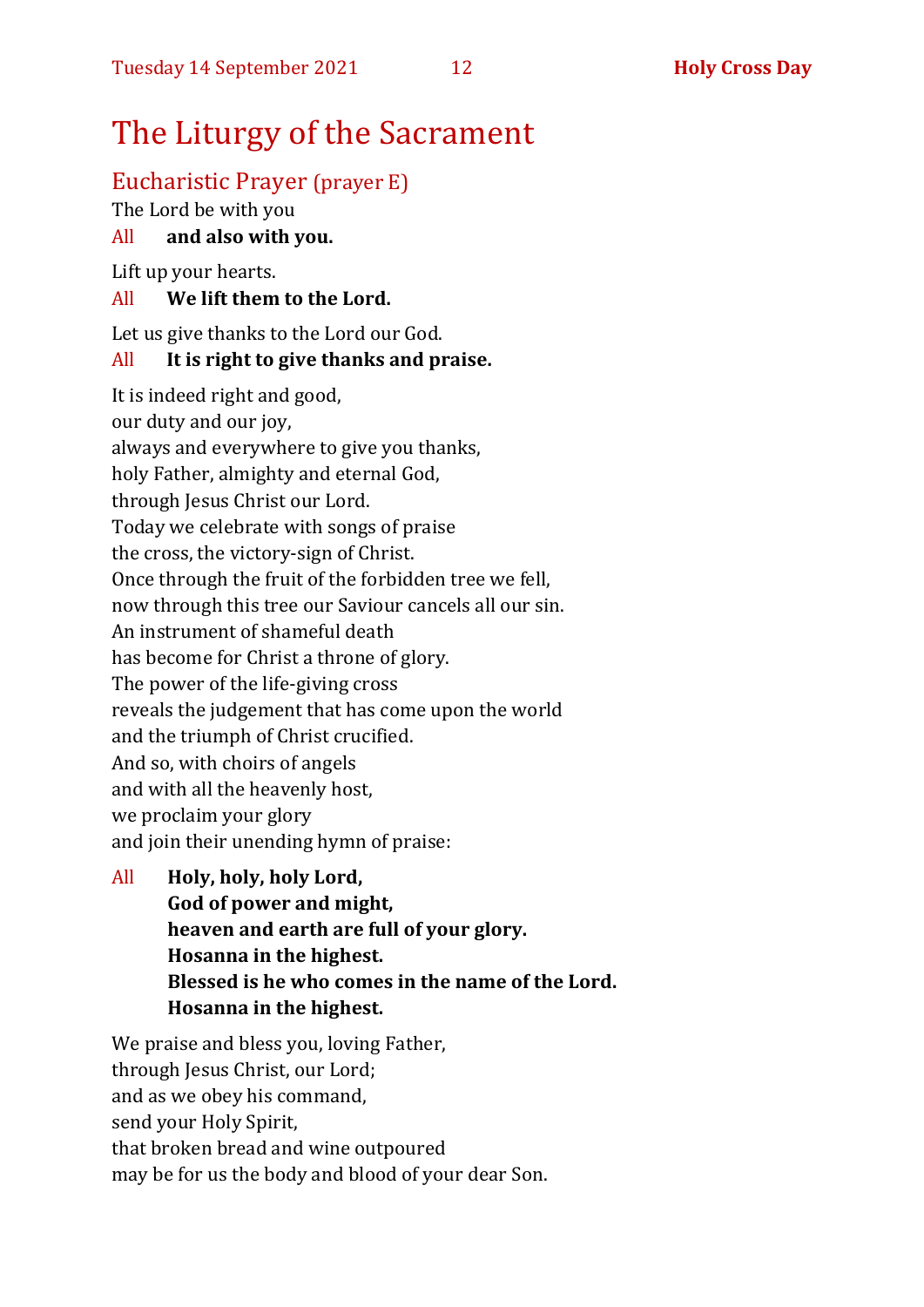On the night before he died he had supper with his friends and, taking bread, he praised you. He broke the bread, gave it to them and said: Take, eat; this is my body which is given for you; do this in remembrance of me.

When supper was ended he took the cup of wine. Again he praised you, gave it to them and said: Drink this, all of you; this is my blood of the new covenant, which is shed for you and for many for the forgiveness of sins. Do this, as often as you drink it, in remembrance of me.

So, Father, we remember all that Jesus did, in him we plead with confidence his sacrifice made once for all upon the cross.

Bringing before you the bread of life and cup of salvation, we proclaim his death and resurrection until he comes in glory.

Great is the mystery of faith:

All **Christ has died. Christ is risen. Christ will come again.**

Lord of all life, help us to work together for that day when your kingdom comes and justice and mercy will be seen in all the earth.

Look with favour on your people, gather us in your loving arms and bring us with all the saints to feast at your table in heaven.

Through Christ, and with Christ, and in Christ, in the unity of the Holy Spirit, all honour and glory are yours, O loving Father, for ever and ever.

All **Amen.**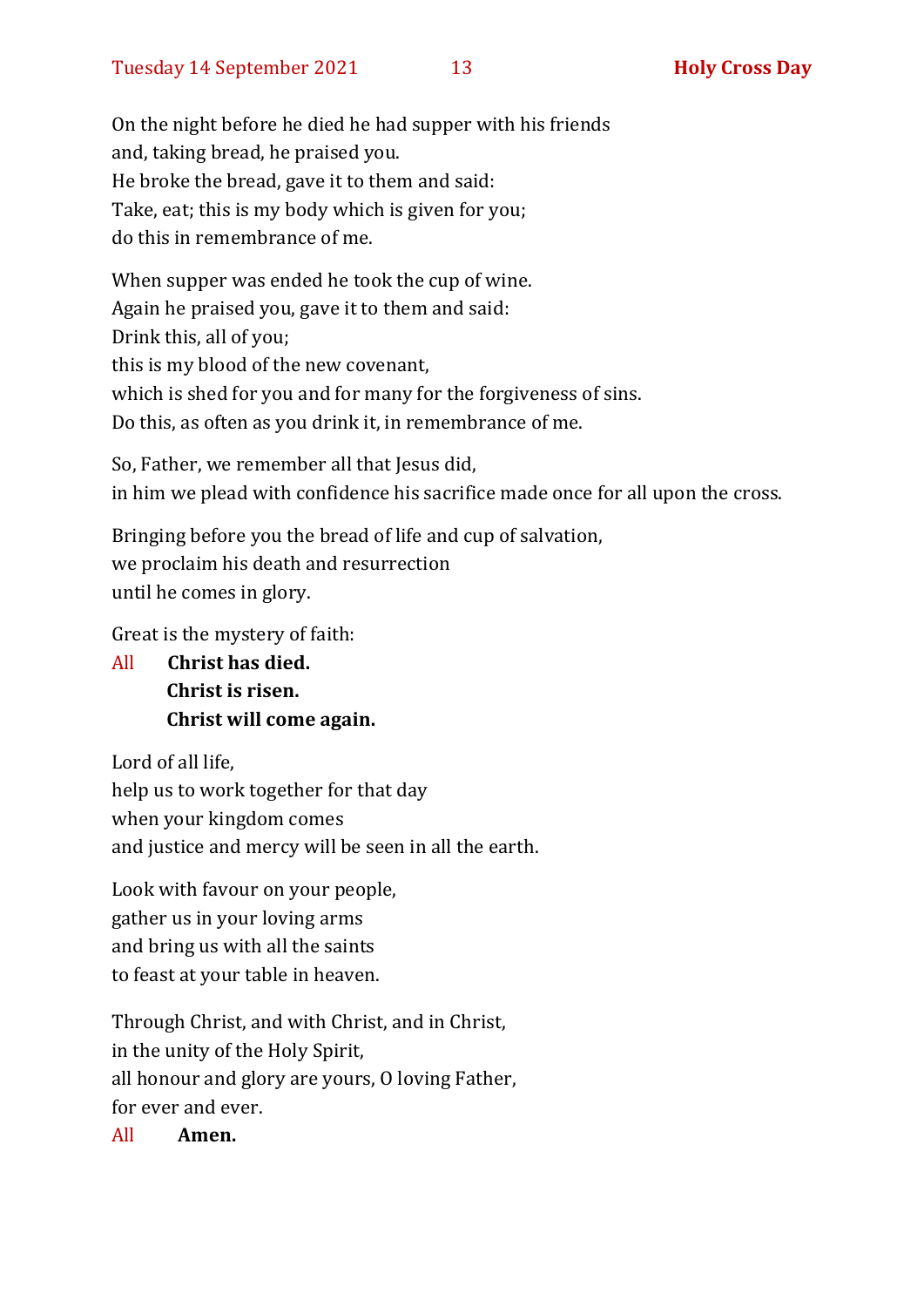#### The Lord's Prayer

As our Saviour taught us, so we pray

All **Our Father in heaven, hallowed be your name, your kingdom come, your will be done, on earth as in heaven. Give us today our daily bread. Forgive us our sins as we forgive those who sin against us. Lead us not into temptation but deliver us from evil. For the kingdom, the power,** 

**and the glory are yours now and for ever. Amen.**

#### Breaking of the Bread

We break this bread to share in the body of Christ.

- All **Though we are many, we are one body, because we all share in one bread.**
- All **Lamb of God,**

**you take away the sin of the world, have mercy on us.**

**Lamb of God, you take away the sin of the world, have mercy on us.**

**Lamb of God, you take away the sin of the world, grant us peace.**

Draw near with faith. Receive the body of our Lord Jesus Christ which he gave for you, and his blood which he shed for you. Eat and drink in remembrance that he died for you, and feed on him in your hearts by faith with thanksgiving.